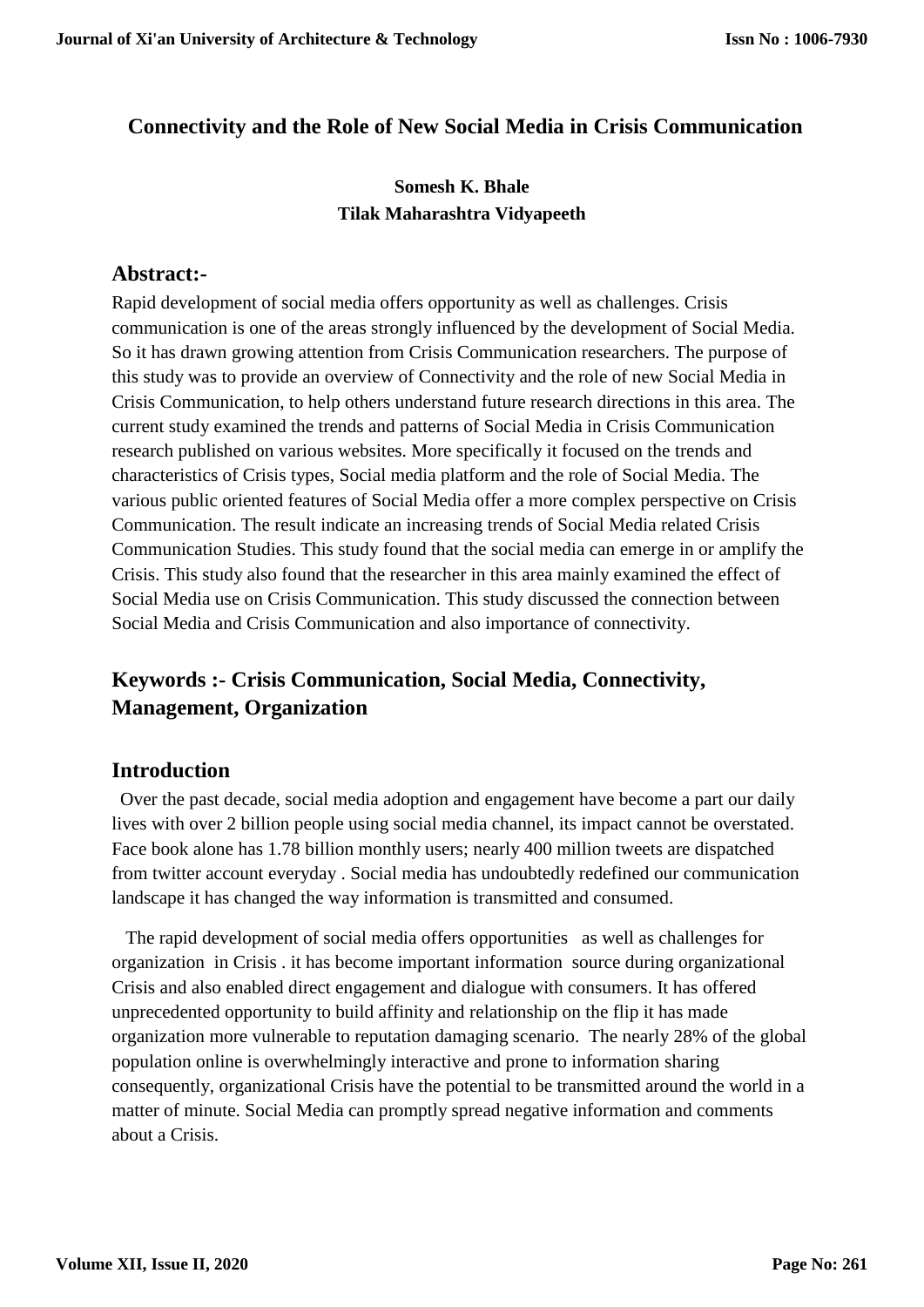What is worst, multiple channels with multiple users, means that organization no longer have control over their message they get carried, amplified and often distorted as news travels at lighting speed along consumer networks. Thus organizations need to effectively use social media to handle Crisis and communicate with their publics during and after the Crisis. The words online population is more educated and more vocal than it's offline counterpart. As such, it is highly likely that news of Corporate crisis will first break online. Despite the potency of social media only 30% of organization around the world have an effective Crisis management plan according to Burson Marsteller.

## **Crisis communication**

Crisis communication is defined as the collection of processing and dissemination of information required to address a crisis situation. Crisis communication focus on interrelationship between crisis situations, response strategies and public perceptions.

### **Social media**

Social media is defined as a group of internet based application that build on the ideological and Technical foundation of web 2.0 and that allowed the creation and exchange of user generated content. There are many social media platforms being used by Publics and Organization such as Face book, Twitter, YouTube etc. Social media has some unique characteristics participation, openness, conversation, communities and connectedness. Building upon social networks social media is inherently participatory and interactive. Individual users are connected to their existing networks to form online communities beyond geographical boundaries. Its user generated content allows users to receive information and create content simultaneously. The real time environment also enhance the speed and the scope of information dissemination with these features. Social media has great potential to facilitate crisis communication between organization and public.

#### **Crisis communication and social media**

 Many organizations are engaging with public on social media like face book, twitter Instagram on LinkedIn. The various public oriented features of a social media offer a more Complex perspective on a crisis communication which emphasizes the interactive communication of a crisis issue between affected organization and stakeholders. During crisis public are more often seeking for credible coverage of a crisis via social media. Bringing new challenge for crisis managers to deal with issue emerging online particular attention is needed regarding how social media is incorporated crisis communication research particularly focusing on the role of social media plays in crisis management , the opportunities and challenges along with it, and its impact on the effectiveness of crisis communication .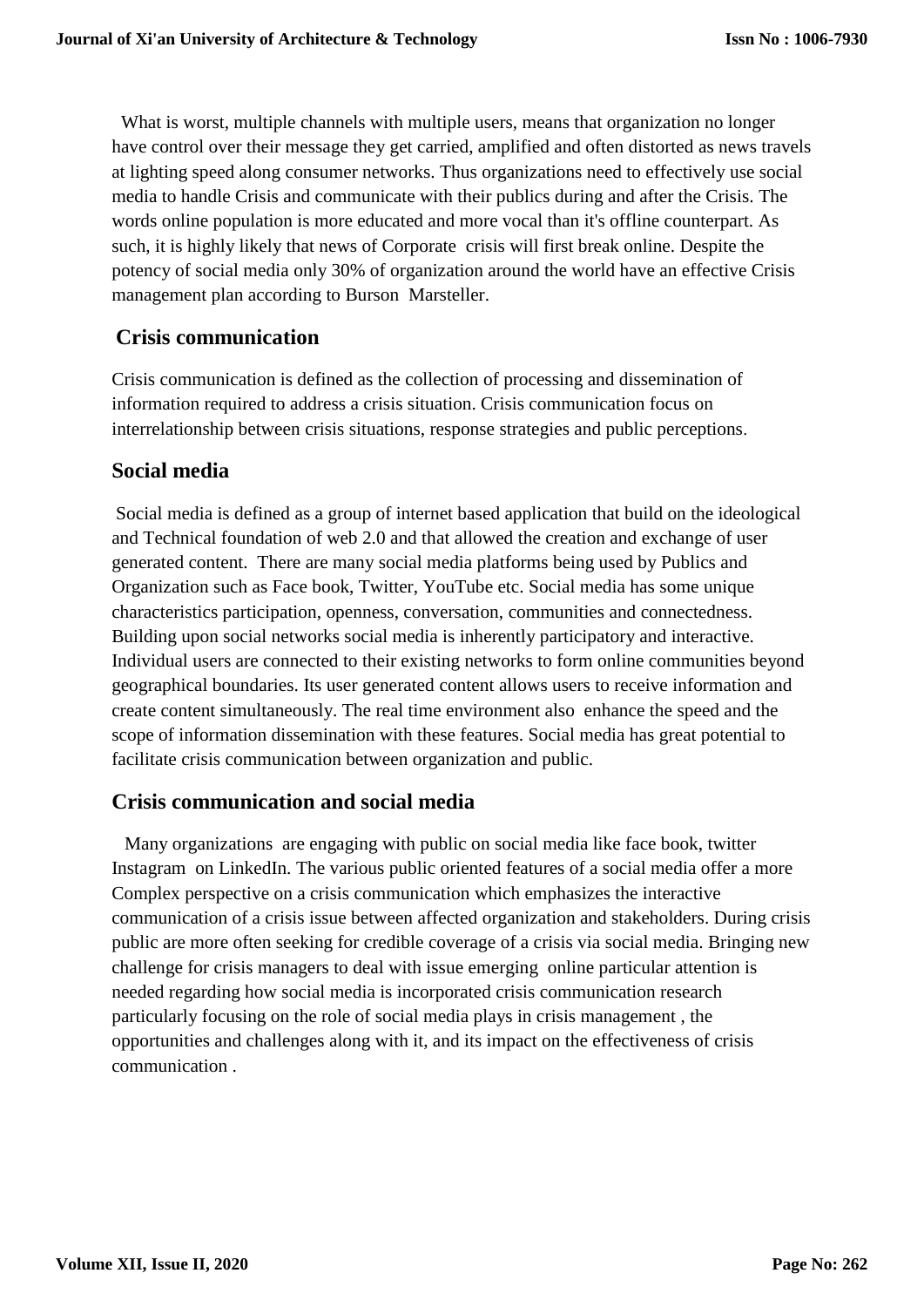## **Method**

Video natural disaster

#### **Samples**

 The Sample of this study includes research articles on crisis communication and social media published on various website.

## **Types of crisis:-**

Coombs (1998) identified four types of crisis: Accident, natural disaster, product tempering and transgression. Accident refers to an industrial problem caused by technological failures of human errors.

#### **Research method**

The method used for this research is content analysis method

#### **Result**

 Social media has changed absolutely everything and absolute nothing in crisis communication. Social media has been a transformative catalyst in both responding to and managing crisis, creating both considerable challenges and very real opportunities for communicators across all industry sectors.

On the other hand , the proliferation of cough social platform has enabled those involved in Crisis consumers, eyewitness and public / investigating authorities to share video content accompanying commentary instantly. Shortening response time to matter of minute. At the same time mobile and social channel provide communicators with an unprecedented opportunity to track breaking public sentiment, engage in audience dialogue when appropriate and share information and situation updates more widely, speedily and authentically than even before.

So while everything has changed in terms of challenges and opportunities associated with instantaneous, global sharing of development and opinions nothing has changed when it comes to evergreen core principles of crisis communication

Show me the message that's important undermined within an hour crisis response must be hosted on social media channel in keeping with crisis communication tennis the message master college the crisis Express concern for the investigation and regular updates social media manager should be what is an escalation Discussion

Time is after essence, once the crisis strikes. It is important to respond quickly. Organizations no longer have a luxury of issuing a press release within 24 hours of crisis. Social media has accelerated the speed of a complexity of communications. If the companies do not respond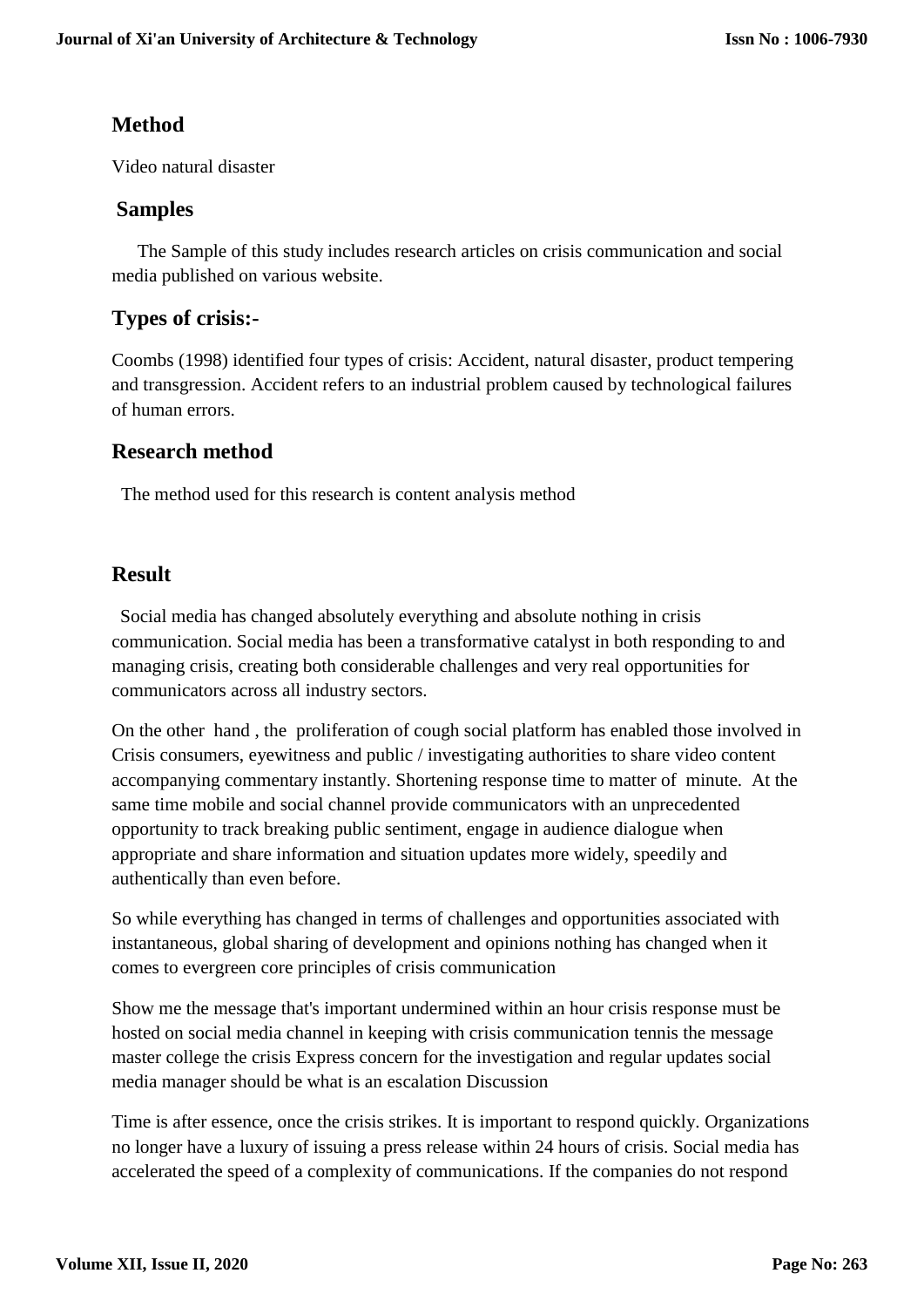quickly it is likely that multiple social media channels will carry and distort the message. That said the importance of a speed cannot be and undermined. Within an hour crisis of first response must be posted on a social media channel. In keeping with crisis communication tenets, the message must acknowledge the crisis, express concern for those affected, commit to a full investigation and regular updates. Social media manager should be tasked with monitoring online activities and escalation is regulated by crisis communication policy guidelines 2333 Shishu mention etc the highest priority automatically track and analyze stakeholder preparation is the mean of resources ensure refactoring importance of the culture and language into the strategic act with honesty and integrity 1.5 speculation alongside its representative and indispensable and listening to Central management Social media manager should be tasked with monitoring online activities and escalation as stipulated by crisis communication policy guidelines. Tools such as Hootsuit tweetreach tweetdeck Google alert social mention etc enable seamless monitoring.

- Prepare rigorously for the highest priority reputational risk

- Systematically track and analyze stakeholder preparation as a mean of prioritizing task and resources

- deliver consistent messaging

- ensure the organization word are fully aligned with its action matching human empathy with deceive action

- actively factor in the importance of a culture and language into the strategy

- act with honesty and integrity and speak with one voice based on the fact not speculation

 Alongside owned digital assets represent and avoidable and indispensable set of delivery channels and listening tools Central to the strategic management of any modern crisis. However that function will only be effective if those tools are developed as a part of a broader Omni channels crisis communication strategy that considers all relevant stakeholder group.

#### **References**

1- applying social media in crisis communication;

A quantitative review of a social media related crisis communication research from 2019 to 2017 International general of a crisis communication 2017

2- www.digitalvidya.com social media marking

3- www.ketchum kitchen.com, the role of social media in Crisis situation by Simeon Millalieu